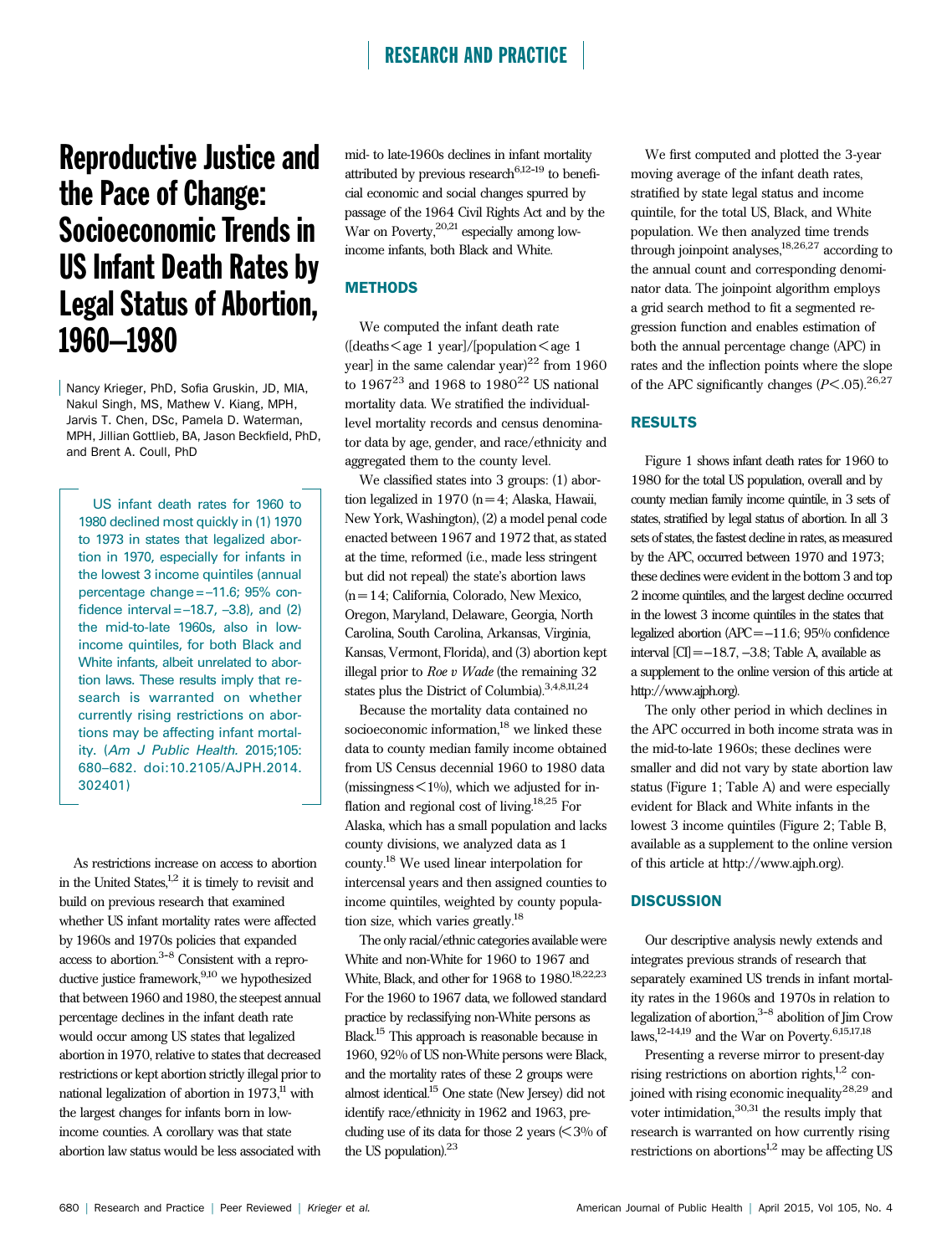# RESEARCH AND PRACTICE



FIGURE 1—US infant death rates by county income quintile for the total US population (3-y moving average) and joinpoint analysis of annual percentage change in rates, stratified by (a) abortion legalized in 1970, (b) abortion law reformed between 1967 and 1972, and (c) abortion kept illegal: 1960–1980.

infant mortality rates and racial/ethnic and economic inequities in these rates.<sup>32-34</sup>

#### About the Authors

Nancy Krieger, Mathew V. Kiang, Jarvis T. Chen, and Pamela D. Waterman are with the Department of Social and Behavioral Sciences, Harvard T. H. Chan School of Public Health, Boston, MA. Nakul Singh and Brent A. Coull are with the Department of Biostatistics, Harvard T. H. Chan School of Public Health, Boston, MA. Sofia Gruskin and Jillian Gottlieb are with the Program on Global Health and Human Rights, Institute for Global Health, University of Southern California, Los Angeles. Jason Beckfield is with the Department of Sociology, Harvard University, Cambridge, MA.

Correspondence should be sent to Nancy Krieger, PhD, Professor of Social Epidemiology, Dept of Social and Behavioral Sciences, Harvard T. H. Chan School of Public Health, Kresge 717, 677 Huntington Ave, Boston, MA 02115 (e-mail: [nkrieger@hsph.harvard.edu](mailto:nkrieger@hsph.harvard.edu)). Reprints can be ordered at http://www.ajph.org by clicking the "Reprints" link.

This article was accepted October 13, 2014.

#### **Contributors**

N. Krieger originated the study, designed and supervised the analyses, led interpretation of the results, and wrote the first draft of the article. All authors designed the study and wrote the article. S. Gruskin helped conceptualize the study and interpret results. N. Singh and

M. V. Kiang conducted the analyses and interpreted results. J. T. Chen obtained the mortality, population, and income data; assembled the study database; and interpreted the results. J. T. Chen, J. Beckfield, and B. A. Coull designed the statistical analyses. P. D. Waterman helped assemble the study database and interpret results. J. Gottlieb helped assemble the state-level policy data to contextualize the study findings.

#### Acknowledgments

The study was funded by the National Institutes of Health (grant 5R21CA168470-02 to N. Krieger and 2P01CA134294-06 to X. Lin).

Note. The National Institutes of Health had no role in the design and conduct of the study; collection, management, analysis, and interpretation of the data; and preparation, review, or approval of the article; and decision to submit the article for publication.

#### Human Participant Protection

Because our analyses are based solely on publicly available de-identified preexisting coded data aggregated to the US county level, our study was exempted from institutional review board review by the Harvard School of Public Health human subjects committee.

#### References

1. Dreweke J. US abortion rate continues to decline while debate over means to the end escalates. Guttmacher Policy Rev. 2014;17:2-7.

2. Gee A. Anti-abortion laws gain more ground in the USA. Lancet. 2011;377(9782):1992-1993.

Roemer R. Abortion law reform and repeal: legislative and judicial developments. Am J Public Health. 1971;61(3):500-509.

Sklar J, Berkov B. Abortion, illegitimacy, and the American birth rate. Science. 1974;185(4155):909-915.

5. Grossman M, Jacobwitz S. Variations in infant mortality rates among counties of the United States: the roles of public policies and programs. Demography. 1981:18(4):695-713.

6. Miller CA. Infant mortality in the US. Sci Am. 1985;253(1):31-37.

7. McFarlane DR, Meier KJ. The Politics of Fertility Control: Family Planning and Abortion Policies in the American States. New York, NY: Chatham House Publishers; 2001.

8. Bitler M, Zavodny M. Did abortion legalization reduce the number of unwanted children? Evidence from adoptions. Perspect Sex Reprod Health. 2002;34(1):25-33.

9. Silliman J, Fried MG, Ross L, Gutierrez ER. Undivided Rights: Women of Color Organize for Reproductive Justice. Cambridge, MA: South End Press; 2004.

10. Sistersong: Women of Color Reproductive Justice Collective. What is reproductive justice. Available at: [http://](http://www.sistersong.net/index.php?option=com_content%26view=article%26id=141%26Itemid=81) [www.sistersong.net/index.php?option=com\\_content&view=](http://www.sistersong.net/index.php?option=com_content%26view=article%26id=141%26Itemid=81) [article&id=141&Itemid=81](http://www.sistersong.net/index.php?option=com_content%26view=article%26id=141%26Itemid=81). Accessed August 31, 2014.